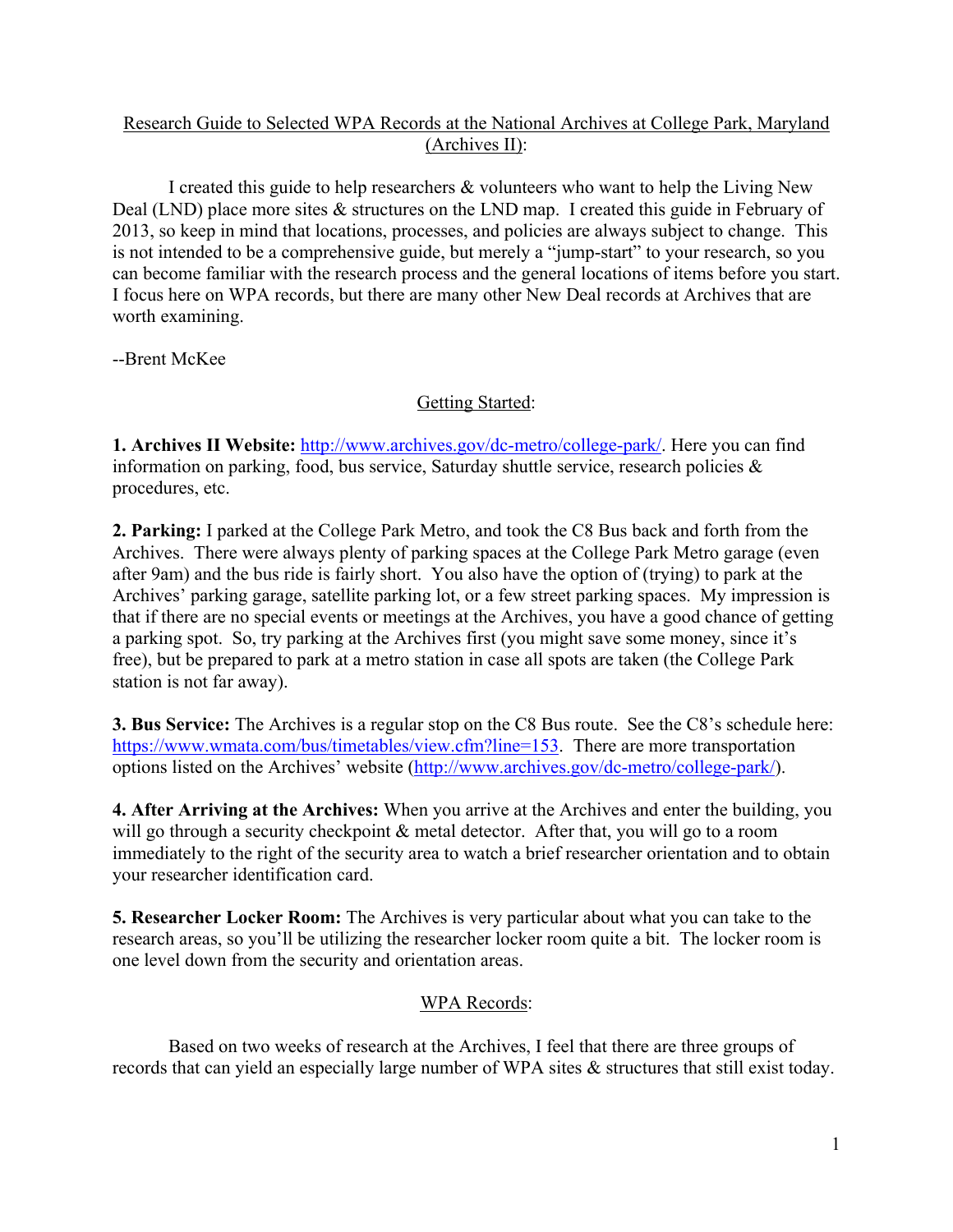These are (1) The Microfilmed Index to WPA Projects, (2) the WPA Primary File, and (3) the WPA Newspaper Clippings File.

#### **Microfilmed Index to WPA Projects**

These records are on the fourth floor of the Archives. They are part of Record Group 69, and are in cabinets 45 & 46. Looking into the Microfilm Room, these cabinets are against the back wall, left-hand side. The indices you will be looking at will be T935 (1935-37), T936 (1938), and T937 (1939-42).

To find the right microfilm roll for the state/jurisdiction you are researching, there is a binder near the front of the Microfilm Room titled: "Special List." Ask a staff person to help you locate this binder. Inside is a state-by-state breakdown of microfilm rolls, e.g., T935, Roll 12, Idaho – Illinois.

In addition to being broken down state-by-state, the microfilmed records are also broken down by county, and then by municipality. Here is a picture of one of the records:

District **Ob1** of Public Balfara ot to prepare achool lunches i without cost to needy or underrished children in the public schools of the sity undernourlaned children who do not pay tuition, or to meety children in playgrounds sod/or commanity Washington, District of Columbia. In addition to projects specifically approved. **FORESADO DV OP 315-1-26-1**  $15 - 7 - 26 - 3069$ W stimping O **Cost 85,13** 87-91 386,520 3316 8687 3216 \$275,587 268 FORE IN P. 8387 641 816,490 8184 030 491,557

When looking for projects, be on the lookout for words/phrases like "project rescinded" or "superseded by." This could mean that the project never occurred, and so will require more in-depth research. But don't assume that the project did not occur; sometimes WPA projects were terminated or rejected, only to be re-submitted and approved later. It is also possible that a project never occurred even though there are no apparent problems with the record you are looking at. WPA projects were frequently terminated, for various reasons. Hence, it is important to validate the information you are looking at with subsequent research (which could be